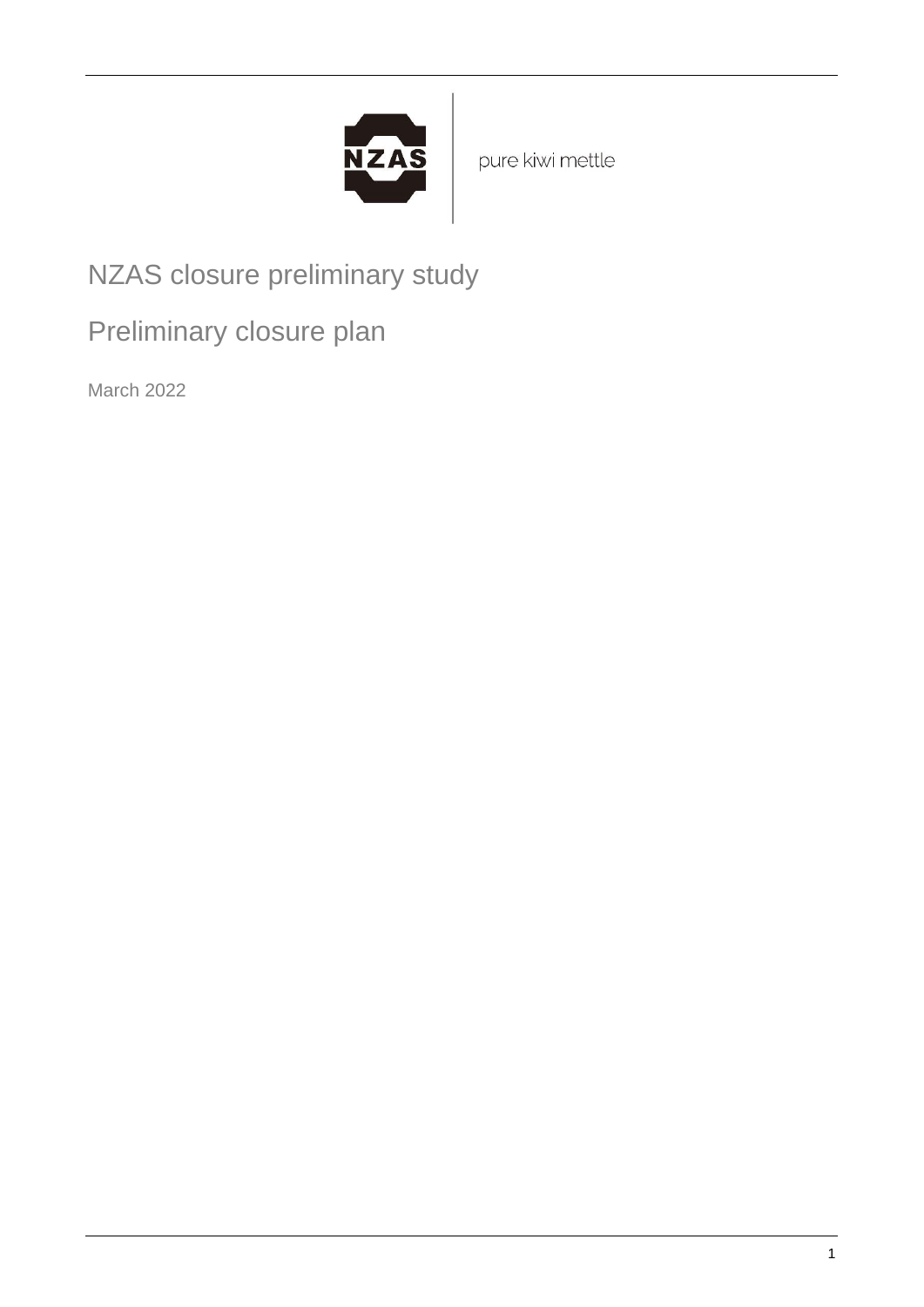### **Contents**

| 1              |       |  |  |  |  |  |
|----------------|-------|--|--|--|--|--|
| $\mathbf 2$    |       |  |  |  |  |  |
| 3              |       |  |  |  |  |  |
| 4              |       |  |  |  |  |  |
|                | 4.1   |  |  |  |  |  |
|                | 4.2   |  |  |  |  |  |
| 4.3            |       |  |  |  |  |  |
| 4.4            |       |  |  |  |  |  |
| 4.5            |       |  |  |  |  |  |
|                | 4.6   |  |  |  |  |  |
| 4.7            |       |  |  |  |  |  |
|                | 4.7.1 |  |  |  |  |  |
|                | 4.7.2 |  |  |  |  |  |
|                | 4.7.3 |  |  |  |  |  |
|                | 4.7.4 |  |  |  |  |  |
| 4.8            |       |  |  |  |  |  |
|                | 4.9   |  |  |  |  |  |
| 5              |       |  |  |  |  |  |
| 6              |       |  |  |  |  |  |
| $\overline{7}$ |       |  |  |  |  |  |
| 8              |       |  |  |  |  |  |

# **List of Figures**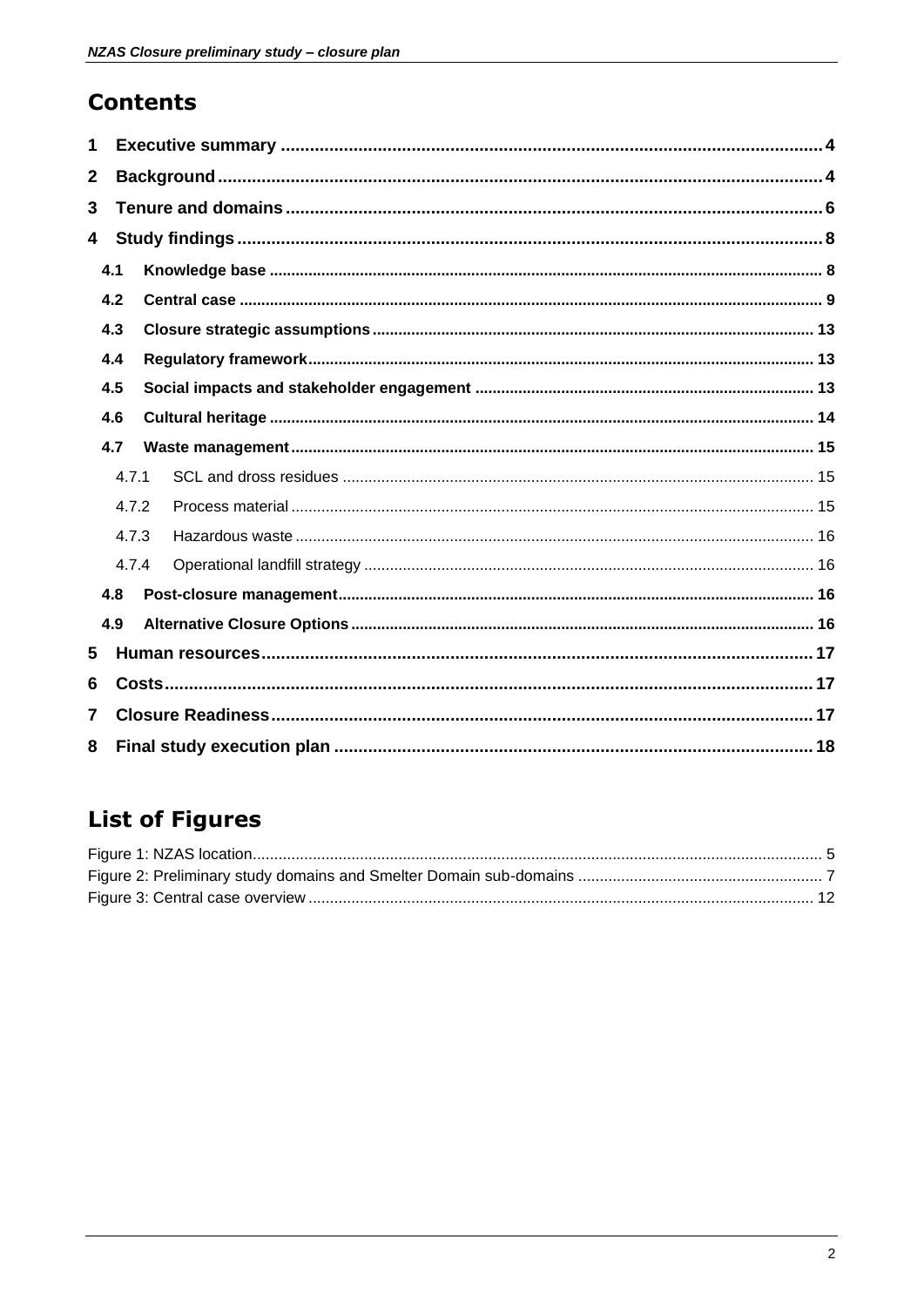#### **Abbreviations**

| D <sub>o</sub> C | Department of Conservation              |
|------------------|-----------------------------------------|
| <b>DSI</b>       | Detailed Site Investigation             |
| <b>ES</b>        | <b>Environment Southland</b>            |
| <b>ICC</b>       | <b>Invercargill City Council</b>        |
| <b>NZAS</b>      | New Zealand Aluminium Smelter           |
| OoM              | Order of Magnitude                      |
| <b>PANZ</b>      | Pacific Aluminium (New Zealand) Ltd     |
| <b>PCMM</b>      | Post-closure monitoring and maintenance |
| <b>PFS</b>       | <b>Pre-Feasibility Study</b>            |
| <b>PSI</b>       | <b>Preliminary Site Investigation</b>   |
| <b>SCL</b>       | Spent cell lining                       |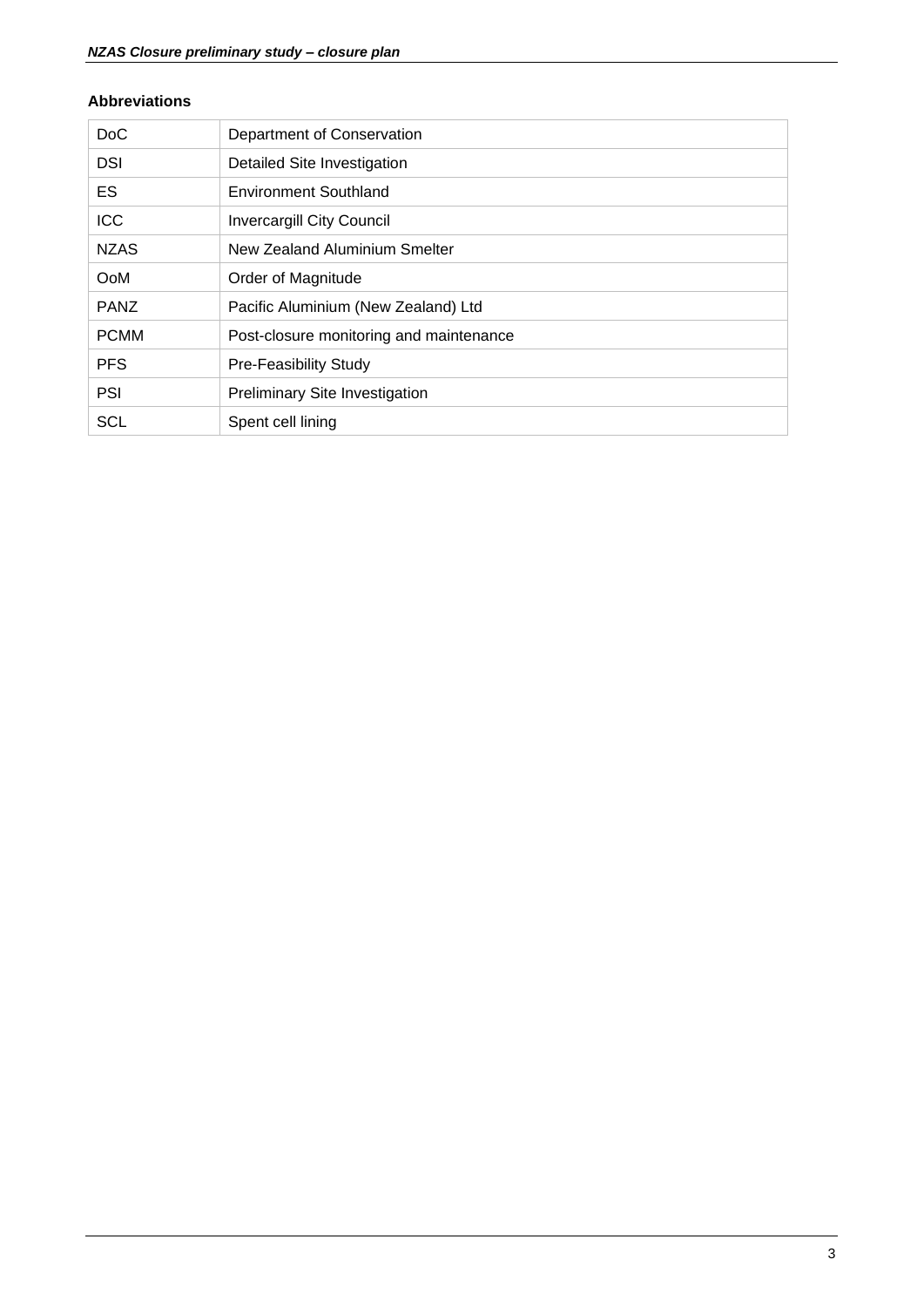# <span id="page-3-0"></span>**1 Executive summary**

The NZAS Closure Study was shaped as a two-phase programme in response to the potentially timeconstrained pathway to New Zealand Aluminium Smelter (NZAS) closure during the 2019/2020 NZAS strategic review. The Preliminary Study is the first of the two phases and was focused on items that represented high uncertainty or closure cost (demolition, spent cell lining (SCL) and waste management). The Preliminary Study explored a range of possible closure options through a structured multi-criteria analysis process. An output of the Preliminary Study is the development of a central case which outlines the plan and assumptions for NZAS closure based on the information currently available and closure date of December 2024.

Rio Tinto and NZAS consider closure planning to be an iterative process of continued improvement. It is important to note that this preliminary closure plan produced from the Preliminary Study is not final and that further work, including significant stakeholder engagement and a Final Study, is required for NZAS to develop and confirm the final closure plan.

The central case assumes the following:

- 1. All SCL (including encapsulated SCL) will be removed from site and recycled in the cement and salt slag industries. This is intended to be achieved via direct export to various international locations and/or via an onsite processing plant by a third-party contractor, rendering the SCL non-hazardous and able to be shipped overseas for recycling in the cement industry. NZAS is seeking to accelerate the removal of SCL independently of the closure date.
- 2. Relocation of the existing landfill to a new lined and capped landfill (at higher elevation) on the Tiwai site to address the long-term risk of coastal erosion and sea level rise.
- 3. Demolition of the majority of assets with foundations removed to -1.5 metres.
- 4. Remediation of contaminated soils to an industrial level to retain optionality for divestment of freehold land to a next land user, with the intention that an industrial future land use will be identified in due course.

Rio Tinto sees a positive pathway for New Zealand's Aluminium Smelter (NZAS) to continue operating and contributing to the local and national economies beyond 2024. We are currently working closely with Ngāi Tahu, Southland and key industry leaders to find the best way to achieve this.

Regardless of the closure date, Rio Tinto and NZAS are committed to remediating the site and expediting the removal and processing of waste and will continue to progress this work while the site is operating.

# <span id="page-3-1"></span>**2 Background**

NZAS is located in Southland on the Tiwai Peninsula across the harbour from Bluff [\(Figure 1\)](#page-4-0) and is New Zealand's only aluminium smelter. NZAS is a joint venture company owned by Pacific Aluminium (New Zealand) Ltd (79.36 per cent) and Sumitomo Chemical Company Limited of Japan (20.64 per cent). The smelter is managed by Rio Tinto and operates 24 hours a day, seven days a week. NZAS is a tolling plant which undertakes smelting and casting of primary aluminium and its alloys in the form of ingot, billet and rolling block with capacity to produce approximately 368,000 tonnes of aluminium per annum.

NZAS is the largest single electricity user in New Zealand (approximately 622MW per year). The New Zealand Government built the Manapōuri Power station to provide hydro-electricity to NZAS via the national grid. NZAS offers grid stability by providing consistent baseload into the system.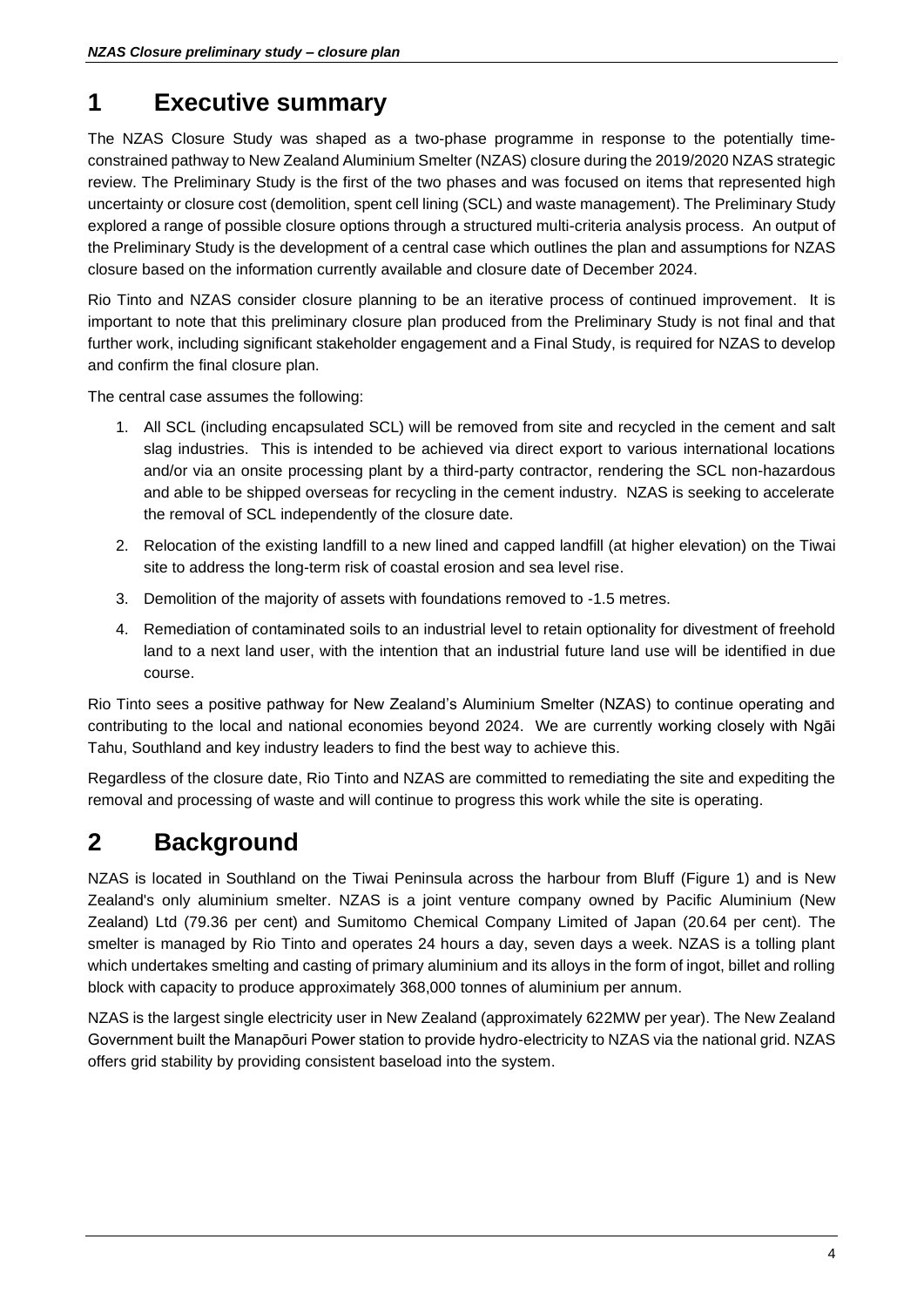

**Figure 1: NZAS location**

<span id="page-4-0"></span>NZAS uses the Hall-Héroult process to reduce alumina to aluminium metal. NZAS has four reduction lines. Potlines 1 and 2 were commissioned in the 1970s and Potline 3 was commissioned in the early 1980s. Potline 4 was commissioned in 1995. A wharf and ship unloader are located to the west of the smelter site and are used for unloading alumina and coke. Pitch and heavy fuel oil (HFO) are imported to site via pipelines from the wharf to site. Alumina, coke, liquid pitch and HFO are stored on site in sheds and tanks. Carbon anodes are formed in the green carbon paste plant. These are then baked in oil-fired ovens (carbon bake furnaces) to improve physical and electrical properties. There are two operating carbon bake furnace buildings. Used anodes (butts), are crushed and used in the production of new anodes, along with petroleum coke and liquid pitch. Aluminium ingots are cast in the metal products area. There are two vertical direct chill casting machines for producing value-added alloys in the form of billets and blocks. Each casting line has associated molten metal holding furnaces.

NZAS is directly connected to the national grid. The 220kV power lines enter the site via a Transpower-owned switch station from which power is transmitted, via overhead pylons and underground cables, to transformers in the switchyard. Power is reticulated via overhead and underground lines.

Process and drinking water for NZAS is extracted from the Tiwai aquifer via six production bores located on leased land to the east of the smelter. Extracted water is pumped to an enclosed reservoir for distribution to site.

NZAS operates a Class B landfill. Class B landfills have limited or no engineered systems to collect landfill leachate or gases. The NZAS landfill has been operational since construction of the smelter commenced in 1969.

The landfill is approved to take the following wastes in accordance with a resource consent issued by Environment Southland:

- non-classifiable waste (non-hazardous material that is not biodegradable);
- clean fill (bricks, concrete, gravel);
- waste carbon (contaminated carbon that cannot be recycled into anode blocks);
- asbestos;
- man-made mineral fibre; and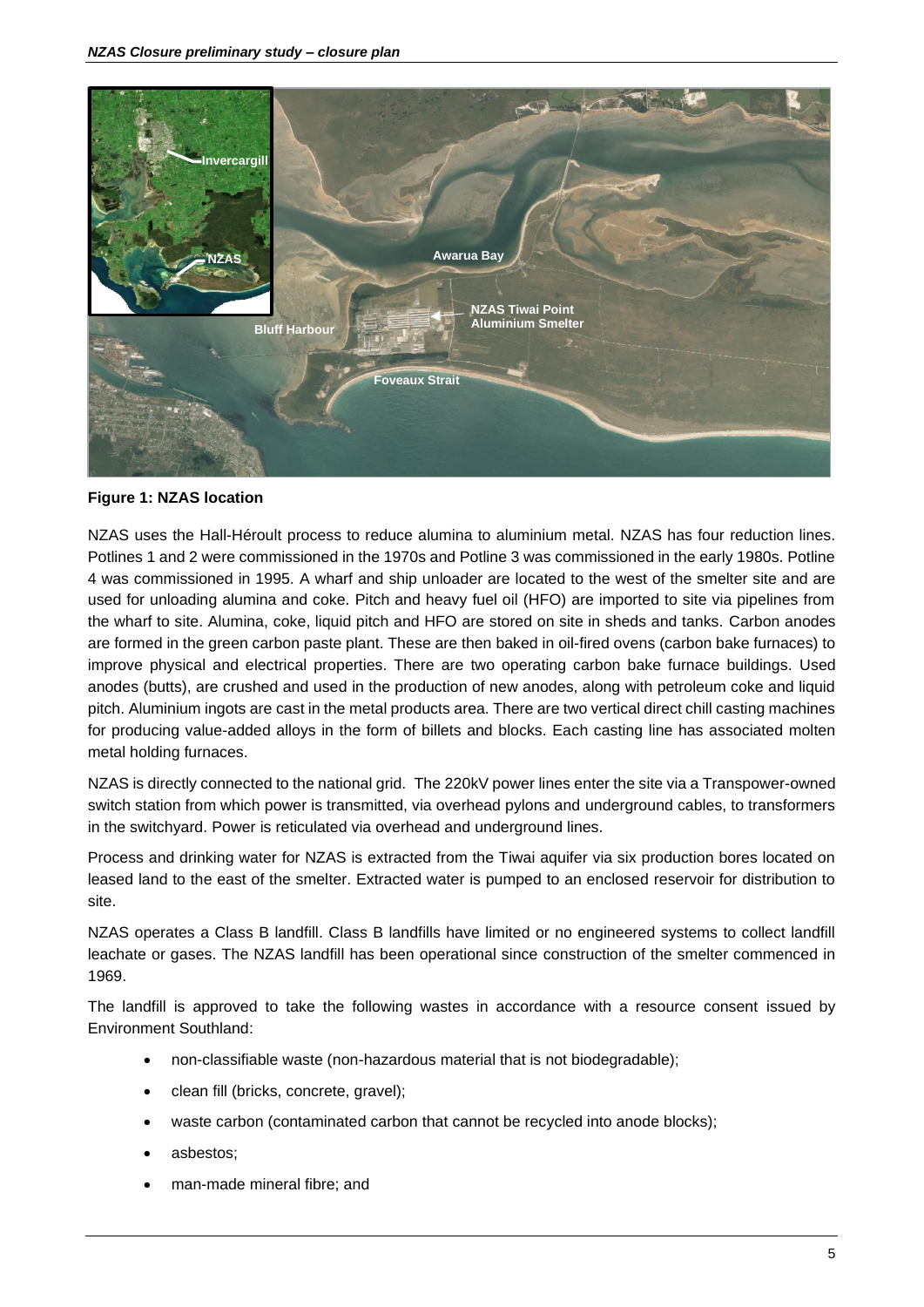• dross.

The consent for NZAS landfill is set to expire on 8 December 2023.

In late 2019, Rio Tinto announced it was conducting a strategic review of the NZAS operations. The strategic review considered future pathways for the site, including continued operations, partial or full curtailment, or to cease operations and permanently close the smelter.

In July 2020, at the conclusion of the strategic review of operations, Rio Tinto announced a termination of the existing power contract and a proposed closure of NZAS at the end of August 2021. Ongoing engagement through the second half of 2020 saw a January 2021 announcement of a new power agreement with Meridian Energy Limited to the end of December 2024.

In May 2021, Rio Tinto Chief Executive, Jakob Stausholm, and Rio Tinto Aluminium Chief Executive, Ivan Vella, visited New Zealand and made a number of commitments to the Prime Minister in respect to NZAS' environmental waste management. These commitments included that NZAS will assume responsibility for the removal and processing of the Ouvea Premix material, will remove all SCL from the Tiwai peninsula at closure, and will remove and process the buried Haysom's dross on site.

Given the potential of early closure following the strategic review, a two-phase study approach was recommended and adopted instead of Rio Tinto's usual three-phase study process (Oder of Magnitude (OoM), Pre-feasibility Study (PFS) and Feasibility Study). The first phase is referred to as the NZAS Closure preliminary study (Preliminary Study) and is presented in this closure plan. The second phase will be referred to as the NZAS Closure Final Study (Final Study) and is proposed to commence in January 2023 for completion in September 2024, based on the current closure date of December 2024.

As a producer of some of the highest purity, lowest carbon aluminium in the world, NZAS is well placed to supply economies focused on decarbonisation. NZAS also has the potential to play a significant role in helping New Zealand's electricity system manage dry year security of supply and, with other emerging industries, to enable the development of more renewable generation.

With a global strategy focused on decarbonisation and growth (released in October 2021), Rio Tinto sees a positive pathway for New Zealand's Aluminium Smelter (NZAS) to continue operating and contributing to the local and national economies beyond 2024. Rio Tinto and NZAS are working closely with Ngāi Tahu, Southland and key industry leaders to find the best way to achieve this.

Regardless of the closure date, Rio Tinto and NZAS are committed to remediating the site and expediting the removal and processing of waste and will continue to progress this work while the site is operating.

## <span id="page-5-0"></span>**3 Tenure and domains**

The smelter is located on freehold land owned by NZAS. The smelter area is surrounded by freehold land owned by Pacific Aluminium (New Zealand) Limited. The NZAS landfill, Haysom's dross landfill, and SCL storage pad are located on PANZ land. The six production bores to the east of the smelter site are located on land leased from the Department of Conservation (DoC). NZAS holds a licence from Southport New Zealand Limited in respect of its wharf facilities that continues until its expiry in 2043.

The Preliminary Study uses the following six domains and sub-domains to define, study and conduct trade off analysis on various closure options (refer to [Figure 2\)](#page-6-0):

- (1) Smelter (4) Landfill
- 
- (3) Spent Cell Lining Storage (SCL) (6) Rio Tinto Leasehold (DoC)
- 
- (2) Wharf (5) Rio Tinto Freehold
	-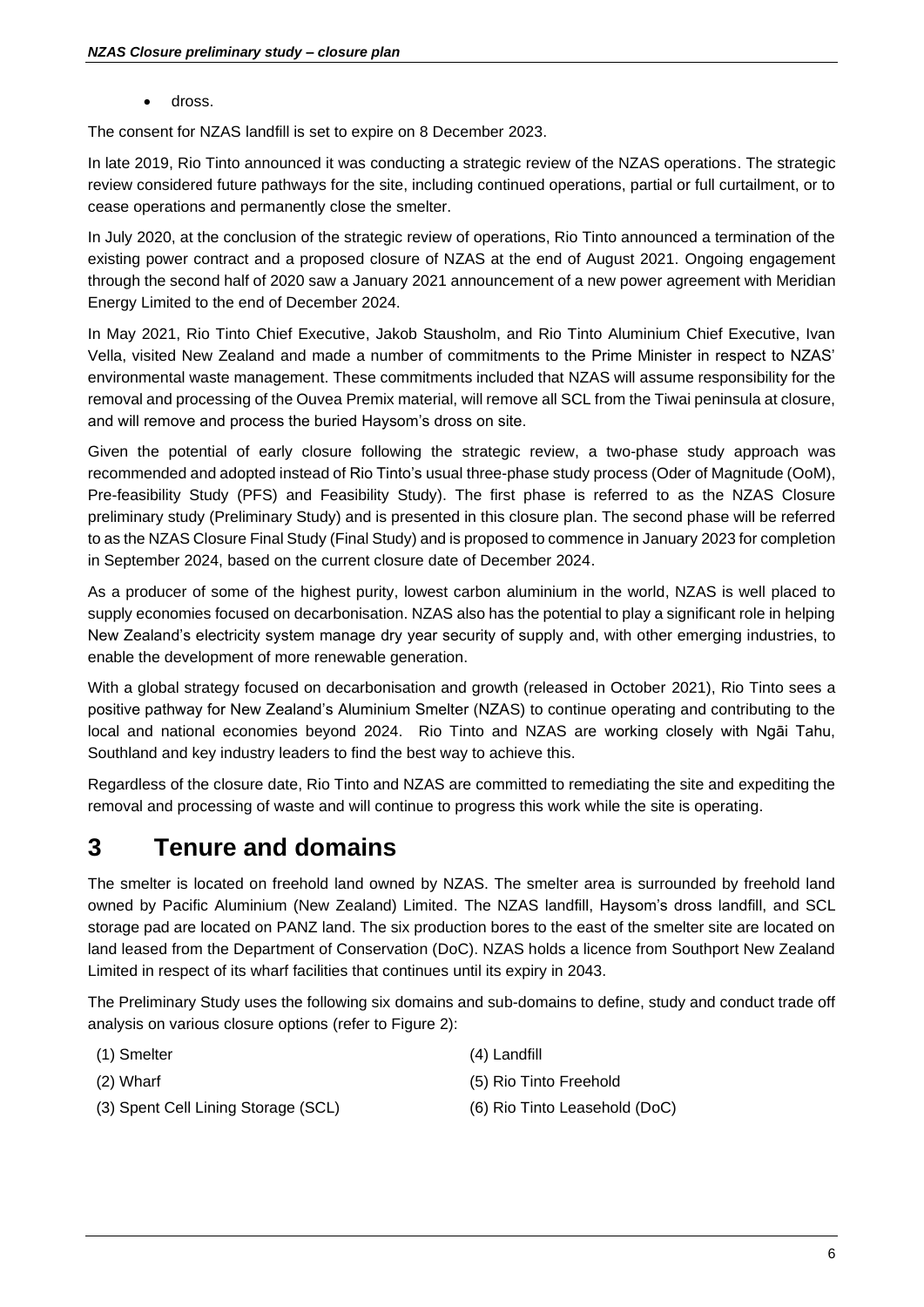*NZAS Closure preliminary study – closure plan*



<span id="page-6-0"></span>**Figure 2: Preliminary study domains and Smelter Domain sub-domains**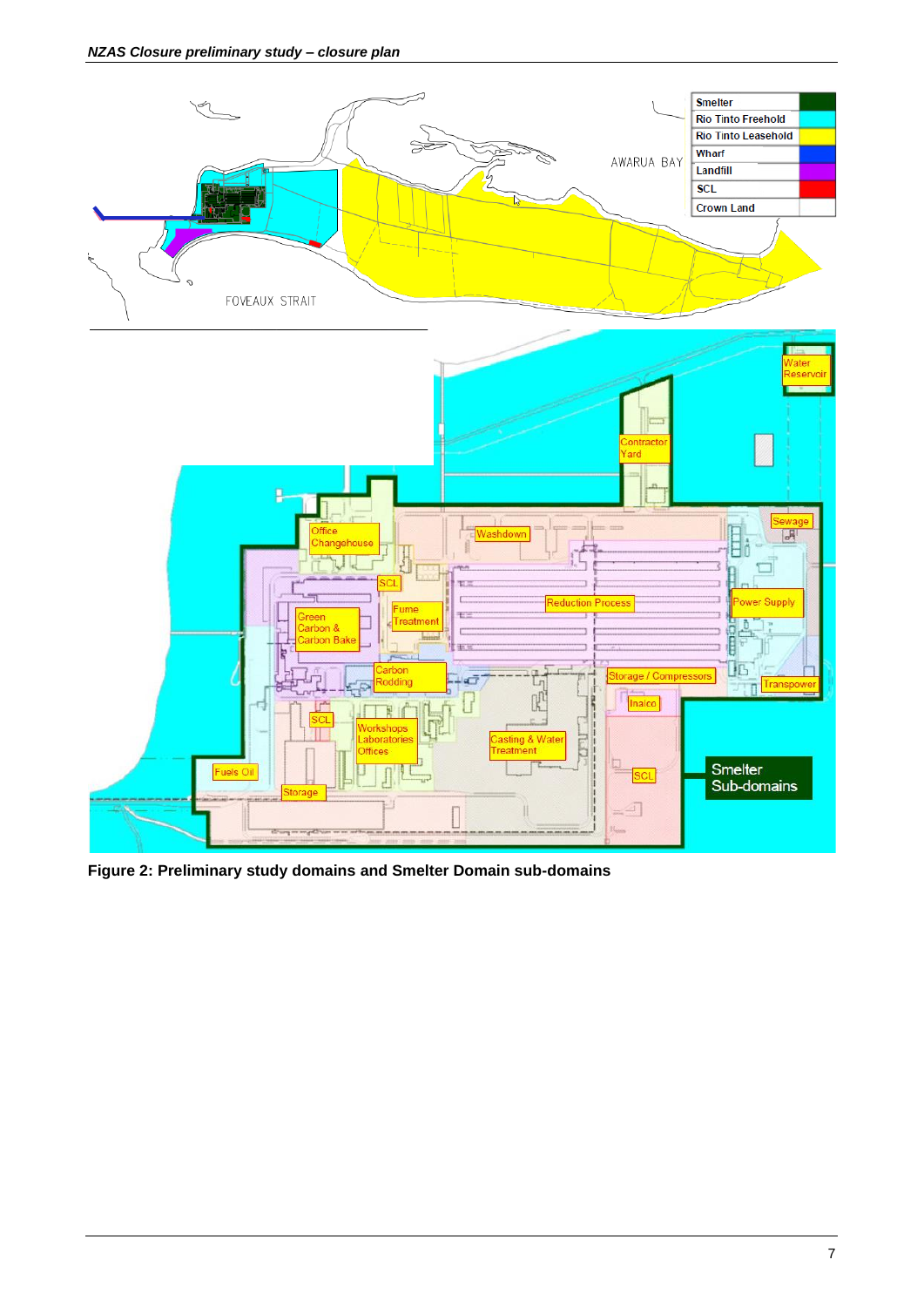# <span id="page-7-0"></span>**4 Study findings**

### <span id="page-7-1"></span>**4.1 Knowledge base**

GHD, a global professional services company, was engaged by NZAS as the technical services provider for the preliminary closure study. To build on existing environmental knowledge of the NZAS site and surrounds, GHD undertook the following studies during the Preliminary Study:

- Contaminated sites
- Hazardous materials and wastes
- Hydrology and hydrogeology
- Ecology
- Rehabilitation and revegetation
- Coastal erosion and sea-level rise
- Climate change
- Air quality
- Noise and vibration

Key studies that influenced the central case were the coast erosion and sea-level rise assessments and the contaminated sites assessment.

GHD concluded from their preliminary assessment (*Sea level rise impact assessment)* that sea levels are somewhat relevant to the future planning at Tiwai Point. While the risks of sea level inundation are reasonably low at present, there are plausible future events that modelling shows could result in higher sea level. Wave and storm surge inundation can reasonably be anticipated on significant parts of the site within 100-200 years. Daily inundation of parts of the existing developed flat land and inundation of all of the existing developed flat land by a 20 to 50-year storm event could be expected within 200-1000 years.

A contaminated sites Preliminary Site Investigation (PSI) was completed. Conceptual site models for the peninsula were developed based on the understanding of known and potential sources of contamination and the operational history NZAS. The PSI identified potential contaminants of concern from smelting operations including aluminium, fluoride, cyanide, sodium, chloride, vanadium, total petroleum hydrocarbons, phenolics, asbestos, poly-fluoroalkyl substances (PFAS), polychlorinated biphenyls, semi volatile organic compounds/volatile organic compounds, faecal coliforms, nutrients, heavy metals and organic compounds. The PSI describes the potential pathway from the sources to potential receptors and was used assist in developing the sampling plan for the subsequent *Detailed site investigation* (DSI).

The DSI found 1% of the soil samples did not meet the criteria for commercial industrial land use and 9% did not meet the criteria for recreational land use. Impacts in soils were predominantly in shallow, near surface soil samples, with slightly deeper samples at 1.0m typically being compliant with applicable regulatory criteria. Of note was the lack of criteria exceedances for some of the key contaminants of concern identified in the PSI. Cyanide, asbestos and PFAS chemicals were not measured at concentrations in excess of criteria for a commercial industrial or recreational land use. Exceedances of criteria were predominantly fluoride, polycyclic aromatic hydrocarbons (PAHs) and aluminium. Less frequent, more isolated locations of impact were associated with arsenic, vanadium, lead and hydrocarbons. All three of the site drains (North, West and South Drain) were found to have impacted sediments that exceeded the applicable sediment criteria. The register of contaminated sites has been updated and includes a total of 93 sites of known or potential contamination. A detailed copy of the register is included in the appendices of the DSI report.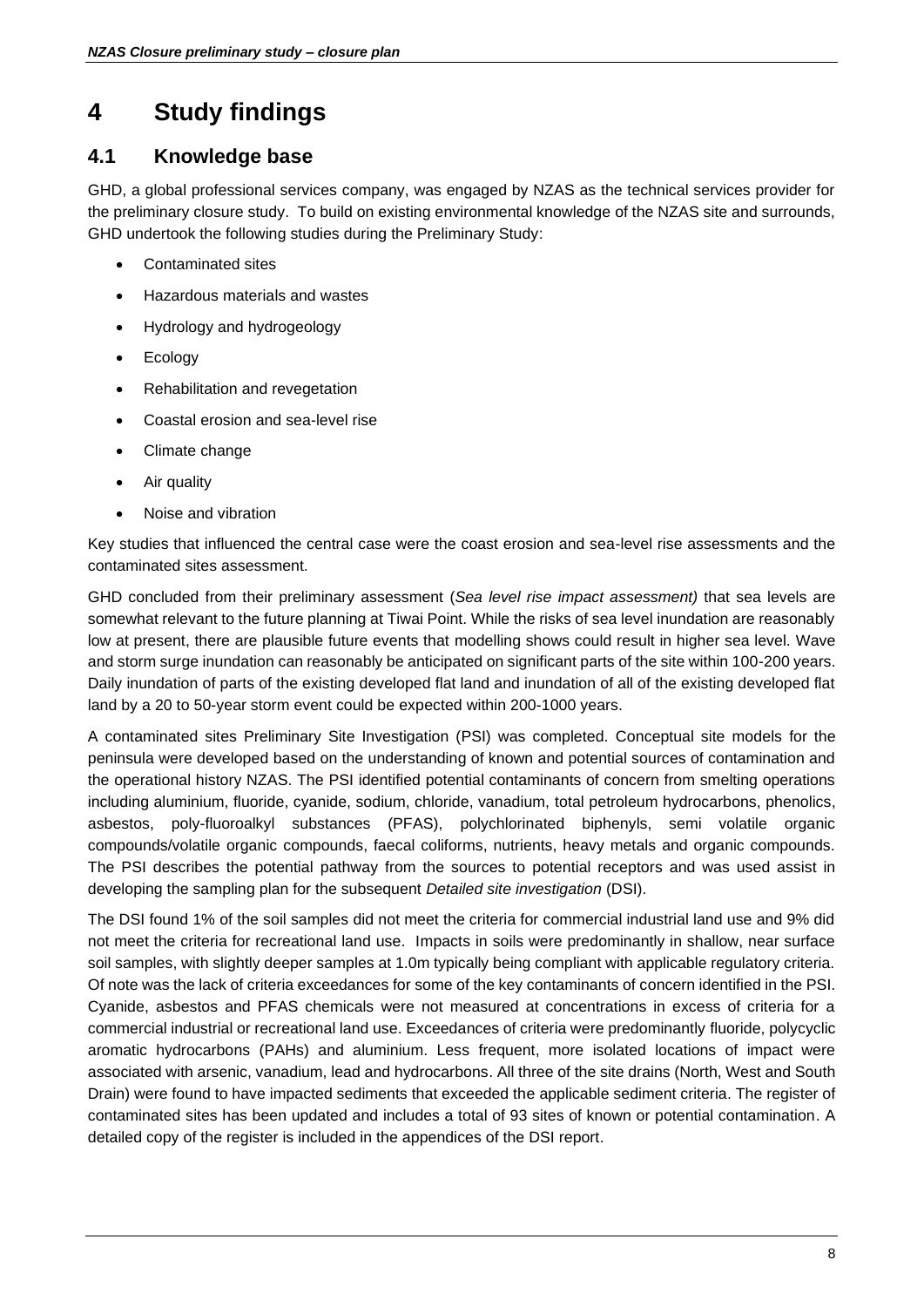### <span id="page-8-0"></span>**4.2 Central case**

A proposed date for the cessation of operations at NZAS of 31 December 2024 is assumed for the purposes of this preliminary closure plan, providing a lead time of three years for operational ramp down, early works, and the Final Study. Closure execution activities are estimated to take 10 years post cessation of operations.

The Preliminary demolition plan assumes that decontamination activities would be undertaken by NZAS Operations prior to closure execution activities commencing as per the Preliminary decontamination plan. The Preliminary decontamination plan defines the strategies for the removal and management of hazardous materials (HAZMAT) during the NZAS closure program. HAZMAT removal activities involve the controlled physical removal of hazardous materials and wastes from surface and subgrade infrastructure, including buildings and structures, plant/ equipment, storage facilities, and pits/ sumps. The goal is to either remove the HAZMAT completely for safe disposal, or to decontaminate the parent structures to the extent that they can become non-hazardous wastes for disposal or recycling.

Liberty Industrial, a provider of specialist decommissioning, deconstruction, remediation, civil contracting, and industrial services, was engaged to provide demolition expertise for the preliminary closure study. The Preliminary demolition plan sets out the proposed method and resources for undertaking the demolition and associated works during the NZAS closure program. The demolition scope includes:

- Removal of residual hydrocarbon, solidified pitch, and other contaminates within structures, pipes, vessels, and mechanical/ electrical equipment
- Hazardous material (HAZMAT) removal and disposal
- Solidified residue pitch removal and disposal
- Verification of isolations
- Engineering (explosive demolition and induced collapse, lift studies, and engineering calculations for demolition methodologies)
- Surface water management (erosion and sediment control)
- Aboveground demolition of structures
- Demolition of concrete and underground services to a maximum of 1.5 m below ground level (mbgl)
- Processing of scraps for off-site disposal/ recycling by others
- Identification and protection of assets to be temporarily or permanently retained

The Preliminary demolition plan assumes services disconnection/relocation and elimination of stored energy following make-safe works would be completed prior to commencement of the demolition program. Predemolition work to be conducted by the demolition contractor prior to commencement of demolition activities would include inspections and surveys, enabling works and removal of residual bulk materials and chemicals not removed during ramp-down.

The demolition sequence of work would be as follows:

- Preliminaries including mobilisation of plant to site, onboarding of personnel, setting up of site amenities, verification of disconnections and zero energy, development of management plans, and preparation of Work Method Statements
- Enabling Works including make-safe/decontamination/de-energisation activities, and clearing/grading of laydown areas
- Aboveground demolition demolition of structures to ground level utilising mechanical, high-reach, soft stripping, or explosive methods. Stability of structures would be maintained at all times to eliminate the risk of falling objects. Standoff distances and safe reach angles for excavators would be enforced. During deconstruction, the structural integrity of residual structures would be maintained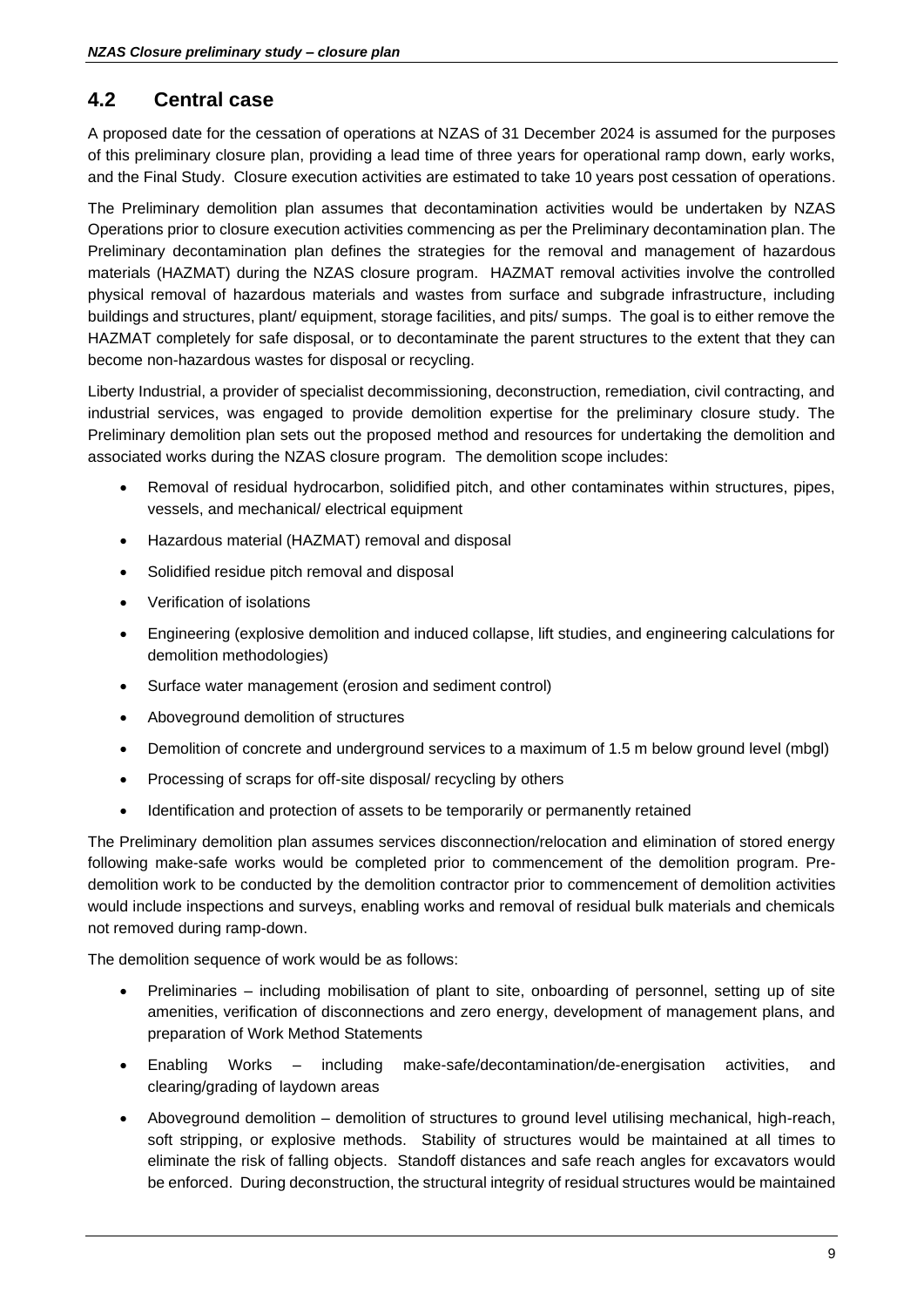at all times. All items being lifted would have the structural integrity to remain intact during the lifting process.

- Belowground demolition demolition of concrete and underground services to 1.5 mbgl. In the case where footings extend marginally beyond 1.5 mbgl, the entire footing will be removed. A pulverizer will be used to demolish concrete and delaminate rebar. Un-contaminated concrete will be crushed to -50 mm for re-use as clean fill.
- Disposal the disposal of general waste, HAZMAT, and other demolition waste not suitable as clean fill will take place progressively throughout the demolition phase.

In the pre-closure phase, a new source of power (via a new 33 kV supply from PowerNet's Colyer Road Substation) and raw water (via a new water extraction bore on freehold land) would be implemented for dross and SCL processing. Communications, surveillance and lighting systems, fuel and compressed air supply, sewage infrastructure, security fencing and gates, and buildings would be modified or refurbished in the preclosure phase.

The six existing water extraction bores and the associated salinity monitoring bores, pipelines and overhead power lines on leasehold land would be decommissioned after the completion of operational ramp down. Above ground infrastructure would be demolished while bore casings and pipelines would remain buried, if agreed upon by the DoC. Leasehold land would be relinquished by the end of 2029, assuming sufficient bore water can be supplied from freehold land for closure execution purposes. The new water extraction bore and standpipe would remain in service and be connected to the new 33 kV supply until the end of the post-closure monitoring and maintenance (PCMM) period.

The existing sewage field would be decommissioned and remediated as required. Haysom's dross and the SCL Pad will be excavated along with contaminated subsoil (an average depth of 1m across the footprint of the SCL pad is assumed). The excavated/disturbed areas will be backfilled, graded, and revegetated. The SCL pad effluent treatment plant will remain operational until towards the end of the demolition period (powered by a genset and diesel tank during the demolition period of three years), to continue collecting/treating contaminated water until the concrete slab and contaminated subsoil is removed. The existing onsite washdown facility and SCL pad effluent treatment plant would also be utilised for demolition wash-down and wastewater collection/treatment.

It is assumed the existing landfill would be excavated along with contaminated subsoil (an average depth of 1m across the footprint is assumed). Waste materials and subsoil would be chemically stabilised and placed in the new Class A on-site landfill. The excavated/disturbed areas would be backfilled, graded, and revegetated.

A borrow pit (notionally 2m deep across a footprint of 247,463m<sup>2</sup>) would be established in freehold land at the location of the new on-site landfill to provide  $478.214<sup>m3</sup>$  of backfill as well as drainage and capping materials for the new landfill. The *Ecology environmental study report* included a map of ecological values based on a site survey. Avoiding the use or disturbance of "high value", "seasonally very high value", and "very high value" areas formed a key consideration when selecting the location of borrow pit and new on-site landfill. The *Geology report* provides a review of existing soils and geology information of the Tiwai peninsula, which is predominantly comprised of Quaternary unconsolidated beach deposits comprised of beach (pea) gravels and sands. The development of surface soils across Tiwai Peninsula is limited, with the majority of the site having only a thin layer of soil covered by grasses and shrubs. A detailed assessment of the available onsite growth medium that could be borrowed for post-rehabilitation will be completed as part of the Final Study. This would include assessment of soil fertility and organic matter content, focusing on growth medium located in the areas proposed for borrow material.

A variety of materials would be imported as required for site remediation and revegetation, and to construct the new 860,103m<sup>3</sup> landfill with an estimated footprint of 234,146m<sup>2</sup> and a maximum RL 7.5m. The borrow pit and the new landfill cap would be revegetated. The leachate collection system at the base of the new landfill would be connected to the new 33kV supply. Leachate would be pumped out periodically, analysed, and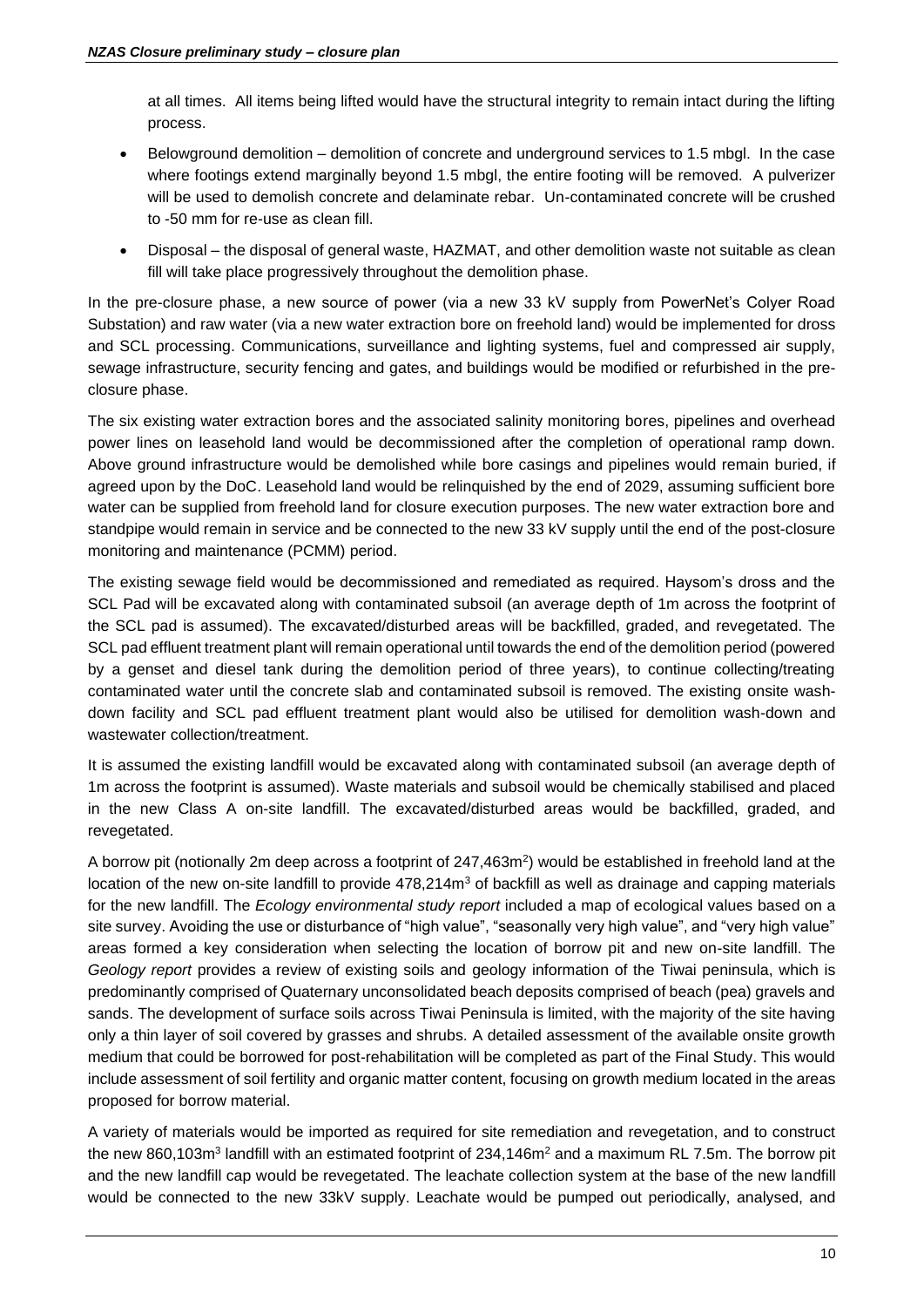treated off-site if required. The new landfill (lined and capped), along with all remaining retained land and assets, would be monitored and maintained until the end of the PCMM period.

Upon completion of dross and SCL processing, all remaining live services within the Smelter Domain (including the new 33 kV feed and bore water supply) would be decommissioned. The Smelter Domain would be fully demolished to a maximum depth of 1.5 m based on the demolition strategy described in the Preliminary demolition plan. Contaminated soil and sediments would be removed, chemically stabilised, and placed in the new on-site landfill, along with non-recyclable demolition wastes that are able to be landfilled. The treatment of recyclable and contaminated materials, hazardous material, controlled wastes, and dangerous goods would be guided by the Preliminary decontamination plan and the Preliminary waste management plan. The Preliminary decontamination plan defines the strategies for the removal and management of hazardous materials and the Preliminary waste management plan describes the objectives, requirements, facilities, scope, responsible parties, timing, activities, and closure provisions associated with waste management. Crushed clean fill, composed of uncontaminated concrete and bricks, would be used to backfill demolition and soil remediation voids as well as open drains. Any shortfall in backfill material would be made up by borrowed pea gravel. The ground would be reprofiled to tie into the existing ground levels (notionally RL 3.5 – 4.7 m) without revegetation or the need to create new drainage channels, as the crushed clean fill and borrowed material (sandy pea gravel) have a high surface water infiltration capacity.

The CCG (Composite Contractor Group) Workshop would serve as the future gatehouse until it is demolished. A new water tank (topped up by bore water trucked in from the new water extraction bore), localised firewater system, demountable office/ablution facility, diesel tank, and two gensets would be set up at the gatehouse area ahead of demolition. These, as well as perimeter fencing, solar lighting, and solar/ wireless security cameras, would remain operational until the end of year 15, when the Smelter Domain is assumed to be divested to a new owner.

Above-deck assets in the Wharf Domain owned by NZAS will be demolished. Ahead of demolition, a new water tank (topped up by bore water trucked in from the new water extraction bore), diesel tank, and two gensets would be set up at the start of Wharf causeway, along with modified power reticulation systems out onto the wharf deck. If required by South Port, these would continue to service South Port's Wharf and harbour beacons until the end of the wharf license period on 20 April 2043.

Key milestones associated with the central case are as follows:

#### **2022-2024 Pre-closure (three years)**

|                                                 | Jan 2022 – Dec 2024 | Closure readiness and ramp down planning                                                                                                                                                                                           |  |  |  |  |
|-------------------------------------------------|---------------------|------------------------------------------------------------------------------------------------------------------------------------------------------------------------------------------------------------------------------------|--|--|--|--|
|                                                 | Jun 2022 - Dec 2024 | Early works engineering and execution support                                                                                                                                                                                      |  |  |  |  |
|                                                 | Jan 2023 - Sep 2024 | <b>Final Study</b>                                                                                                                                                                                                                 |  |  |  |  |
|                                                 | Mar 2023 - Oct 2024 | Early works execution                                                                                                                                                                                                              |  |  |  |  |
|                                                 | Dec 2024            | Termination of 220 kV power supply contract                                                                                                                                                                                        |  |  |  |  |
| 2025-2034 Closure execution (Year 1 to Year 10) |                     |                                                                                                                                                                                                                                    |  |  |  |  |
|                                                 | Jan 2025            | Commencement of closure execution (start of Year 1)                                                                                                                                                                                |  |  |  |  |
|                                                 | Jan 2025 - Jul 2030 | Dross and SCL processing (Year 1 – Year 5.5)                                                                                                                                                                                       |  |  |  |  |
|                                                 | May 2029 - Aug 2034 | Earthworks execution (Year 4.5 – Year 10). Includes creation of a new landfill<br>at a higher elevation and relocating waste in existing landfill to the new landfill                                                              |  |  |  |  |
|                                                 | Dec 2029            | Leasehold land relinguished (end of Year 5)                                                                                                                                                                                        |  |  |  |  |
|                                                 | Jan 2031 – Dec 2033 | Demolition execution (Year 7 – Year 9) includes full demolition of NZAS<br>owned infrastructure to a maximum depth of 1.5m below ground level, after<br>the completion of on-site SCL and dross processing activities in year 2030 |  |  |  |  |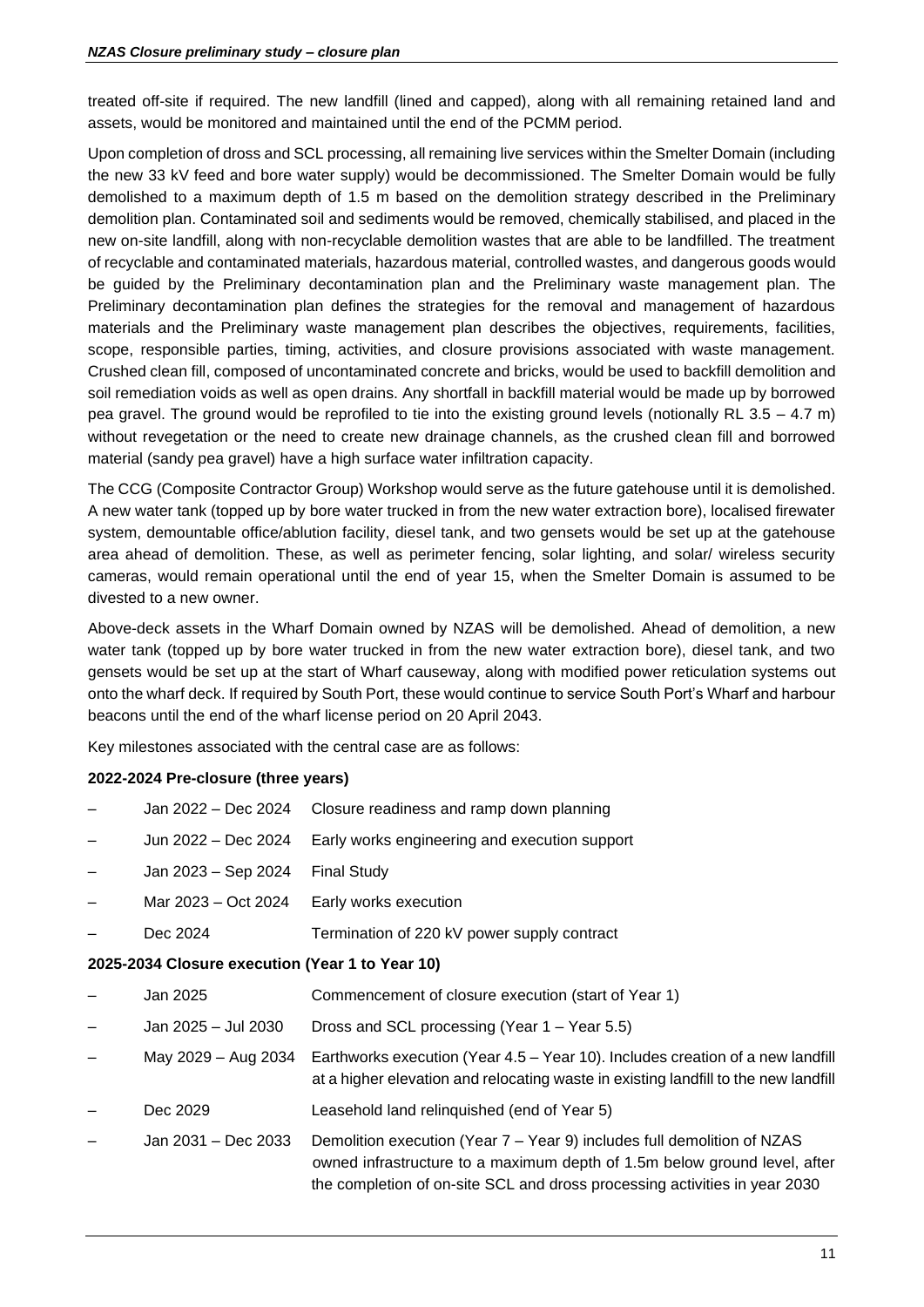| Dec 2034            | Completion of all closure execution activities (end of Year 10)                        |
|---------------------|----------------------------------------------------------------------------------------|
| 2025-2043+ PCMM     |                                                                                        |
| Jan 2025            | Commencement of PCMM activities (start of Year 1)                                      |
| Jan 2025 - Dec 2039 | Smelter Domain PCMM (Year 1 – Year 15) then assumed divestment to new<br>owner in 2039 |
| Jan 2025 - Apr 2043 | Wharf Domain PCMM until expiration of Wharf licence                                    |
| Apr 2043+           | PCMM for remaining retained areas                                                      |
|                     |                                                                                        |

The proposed timing and sequence of works (especially during the Pre-closure phase) would depend on the confirmed termination date of the existing 220 kV power supply contract as well as operational ramp down activities.

An overview of the central case is shown in [Figure 3.](#page-11-0)



*Source: Preliminary continuity of services and de-energisation plan*

<span id="page-11-0"></span>Figure 3: Central case overview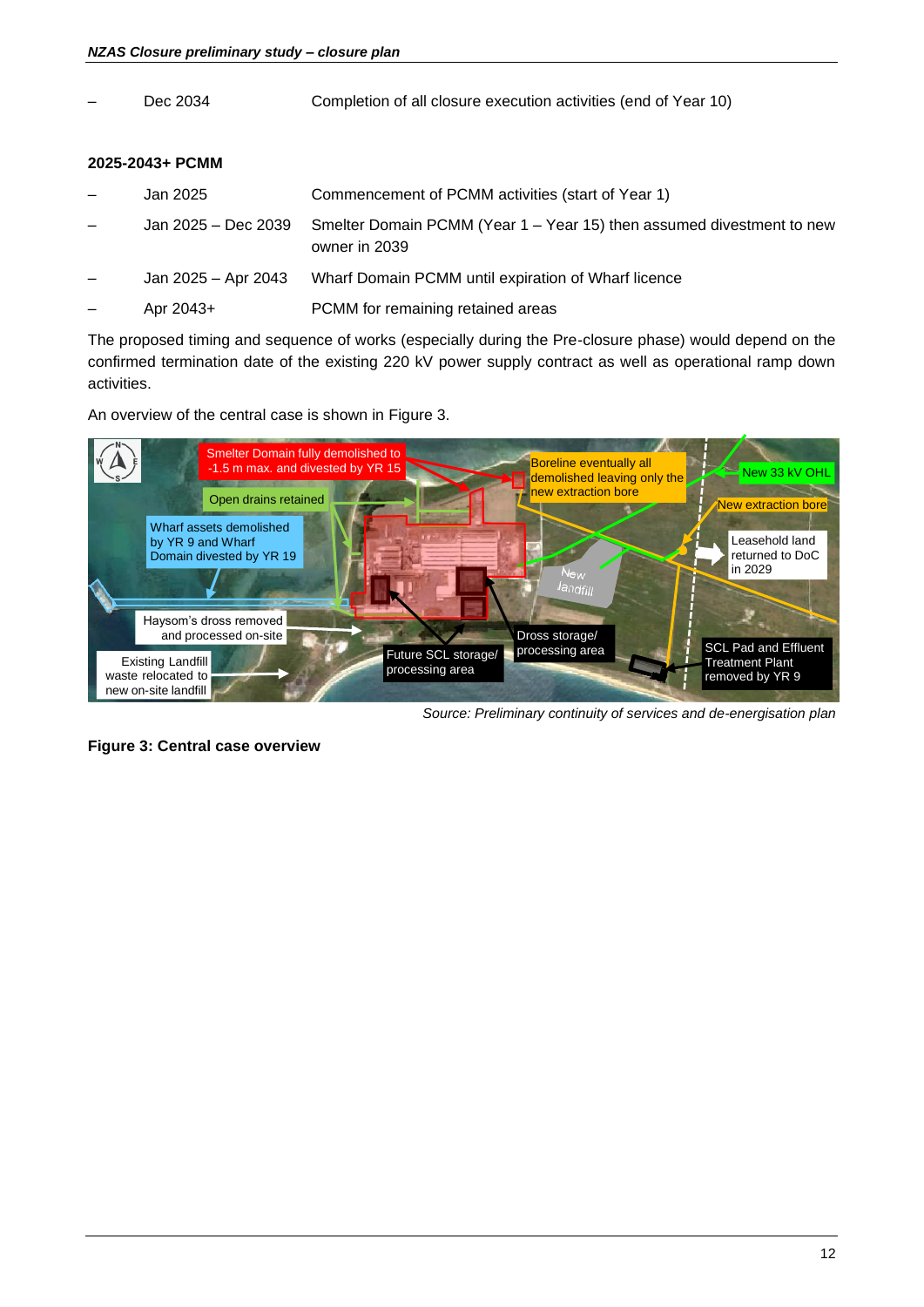### <span id="page-12-0"></span>**4.3 Closure strategic assumptions**

The key strategic assumptions underlying the central case preliminary closure strategy are:

- 1. Cessation of operations of NZAS is December 2024.
- 2. Central case scope will be accepted by relevant stakeholders (including Te Runaka O Awarua as mana whenua, Ngāi Tahu, our neighbouring communities and Environment Southland).
- 3. Stakeholder engagement with Te Runaka O Awarua as mana whenua, Ngāi Tahu, our neighbouring communities and other relevant stakeholders will continue in the leadup to closure to confirm closure objectives and criteria.
- 4. Approvals and consents for closure execution will be applied for and granted in a timely manner.

### <span id="page-12-1"></span>**4.4 Regulatory framework**

New Zealand's Resource Management Act 1991 (RMA) is currently the primary legislation governing the use of land, water and air resources. Under the RMA, decision-making has been decentralised to local levels (territorial authorities) and regional levels (regional councils) in most cases. NZAS is located within the Invercargill City Council (ICC) (with ICC being the territorial authority) which is within the jurisdiction of Environment Southland (ES) (the Southland regional council). Activities at NZAS must comply with the ICC District Plan and are also subject to consents from ES.

With the exception of the concessions relating to the wharf operations and DoC land, the land on which the majority of the smelting operations are conducted are contained within freehold land owned by either NZAS or PANZ. Notwithstanding any cessation of smelting activities, the wharf licence agreement will continue until 2043. Under this agreement, NZAS shall be responsible for all repair and maintenance of the wharf and access bridge (and associated infrastructure) until the expiry of the agreement. A DoC concession is held for crown land around Tiwai wharf that is used for associated infrastructure. The concession will continue despite cessation of smelting activities. Easements on crown land are also leased by PANZ and used for borelines, effluent pipeline and other infrastructure. The easements will also continue despite cessation of smelting activities.

Many approvals and consents will be required for closure execution activities related but not limited to demolition, earthworks, landfill, discharges and export of hazardous waste.

Ngāi Tahu is the principal Māori iwi (tribe) of the South Island. Its tribal area is the largest in New Zealand and encompasses a significant part of the South Island. Iwi interests and cultural values/impacts are a relevant consideration in all (for example) RMA decision making processes, and consultation will be a required feature of any resource consent applications or change of permitted land use applications that may be required to be made as part of any closure process.

#### <span id="page-12-2"></span>**4.5 Social impacts and stakeholder engagement**

Critical stakeholders include:

- NZAS employees and on-site contractors,
- Te Rūnanga o Awarua (mana whenua of Tiwai Point),
- Te Ao Marama Inc (the authorised representative body of four Iwi tribes for Southland, for Iwi consultation on resource management and environmental issues),
- Te Rūnanga o Ngāi Tahu,
- local businesses and suppliers,
- the Southland community,
- Environment Southland,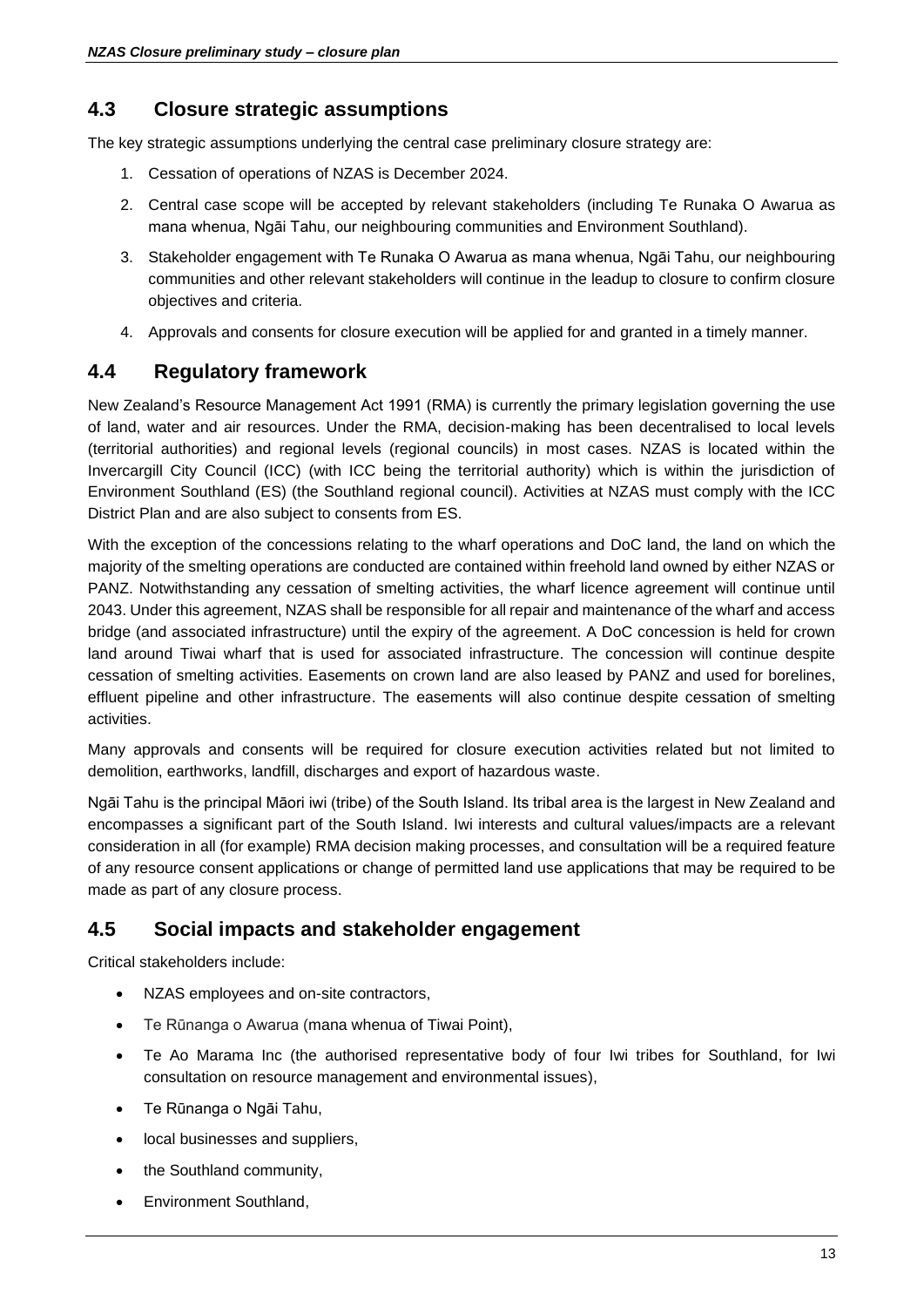- Invercargill City Council.
- South Port NZ Ltd (the owner of the wharf),
- Department of Conservation, and
- Ministry for Environment.

Stakeholder engagement on closure scope to date has aimed to provide transparency on the preliminary closure study process and commit to further engagement with stakeholders on closure outcomes prior to decisions being made. While presentations to stakeholders have introduced key closure scope items such as landfill, contamination, remediation and demolition, tactical engagement on reaching a shared understanding of closure outcomes, future land use, and closure criteria with key stakeholders is yet to occur. Engagement and consultation with stakeholders will continue as NZAS prepares for closure.

In 2020 NZAS engaged consultants GHD to undertake a socio-economic baseline study and a socio-economic impact assessment (SEIA) for the proposed closure of NZAS. Engagement was undertaken with a range of NZAS stakeholders to inform the 2020 baseline and SEIA. Engagement was repeated in May and June 2021 to re-engage with NZAS stakeholders who were consulted for the 2020 SEIA, to provide the outcomes of 2020 SEIA, and to discuss impacts of potential closure of NZAS in 2024. The outcomes of the 2021 engagement are presented in *Closure Socio-economic Impact Assessment Report.*

Data from 2019 indicates that of the 986 direct NZAS employees and contracting workforce, almost all live in the Southland region, including 92.4% in Invercargill. The Southland region has a population of 97,467, which was about 2% of New Zealand's population. Approximately 15% of the Southland region is Māori. Around half of the region's population (54,204) live in Invercargill City, the largest city in the region and the commercial, services and civic hub. NZAS is the largest single-site employer in Southland and is recognised as an important employer and a critical and stable anchor for local businesses in the manufacturing and engineering sector.

Potential socio-economic impacts and opportunities for NZAS closure include regional economic impacts (loss of employment, income and revenue), demographic change, impacts to community infrastructure and services, impacts to regional businesses and local supply-chain and impacts on community values, well-being and cohesion. A range of potential mitigation strategies and actions have been identified in the SEIA to:

- Manage direct and indirect impacts on employees and their families.
- Ensure a positive legacy for NZAS in Invercargill and Bluff.
- Encourage communication and collaboration with key stakeholders and partners in the region.
- Manage impacts on local and regional businesses, and local service providers.

Mitigation strategies will require further consideration through stakeholder engagement.

An update to the socio-economic baseline and impact assessment is proposed following the next New Zealand (NZ) Census in 2023. The socio-economic baseline and impact assessment outcomes will continue to be shared with stakeholders to ensure that the community is as fully informed as practical on closure and its potential impacts.

#### <span id="page-13-0"></span>**4.6 Cultural heritage**

Rio Tinto and NZAS acknowledge Te Rūnaka O Awarua as mana whenua of Tiwai Peninsula. Work is currently underway to update the NZAS Cultural heritage management system (CHMS) Plan in partnership with Awarua. This plan sets out obligations in managing cultural heritage on the freehold land on the Tiwai Peninsula. NZAS works closely with Iwi and government organisations and other interested parties to ensure appropriate management of cultural heritage places.

NZAS adheres to the criteria set out by Heritage New Zealand:

• The Heritage New Zealand Pouhere Taonga Act 2014 defines an archaeological site as a place associated with pre-1900 human activity, where there may be evidence relating to the history of New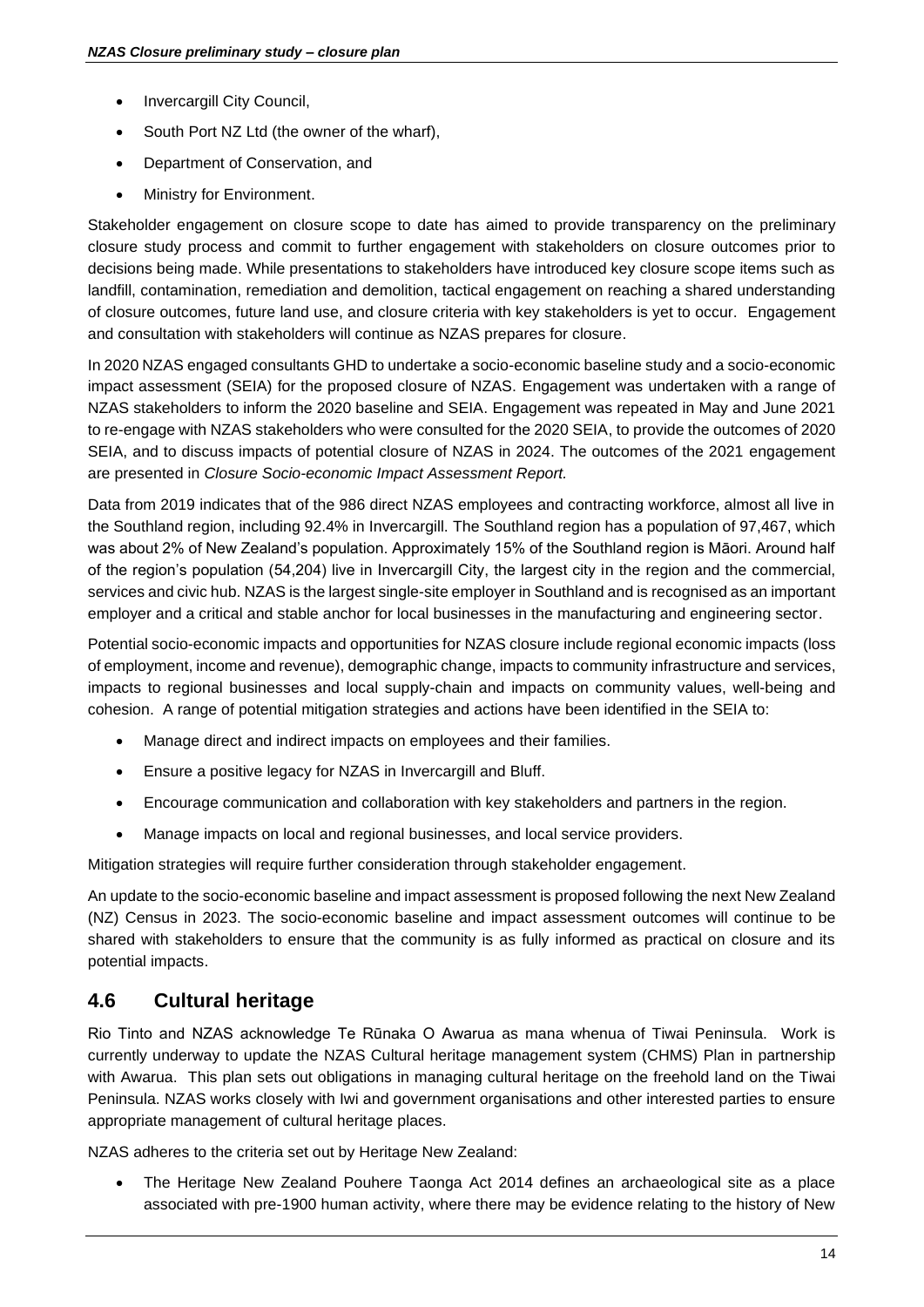Zealand. A place associated with post-1900 human activity may be declared by gazettal as an archaeological site under the Act.

• The Heritage New Zealand Pouhere Taonga Act 2014 makes it unlawful for any person to modify or destroy, or cause to be modified or destroyed, the whole or any part of an archaeological site without the prior authority of Heritage New Zealand. Anyone wishing to do any work that may affect an archaeological site must obtain an authority from Heritage New Zealand before any work begins.

NZAS also works closely with the Department of Conservation on ensuring to ensure appropriate management of cultural heritage places.

There are currently 31 cultural heritage places identified and registered on the Tiwai Peninsula, and include middens/ovens, burials places and an adze workshop, and European burial sites and structures. A further archaeological survey of the peninsula will be completed in Q1 2022 to review and update this information.

### <span id="page-14-0"></span>**4.7 Waste management**

#### <span id="page-14-1"></span>**4.7.1 SCL and dross residues**

NZAS currently has approximately 220,000 tonnes of SCL stored on site in SCL storage sheds and the SCL Pad. The SCL Pad (also known as Spent Cathode Pad) contains historical SCL stockpiled on top of a concrete pad, located around 90m from the shoreline. An Effluent Treatment Plant located next to the pad treats the leachate from the area, and discharges treated effluent in restricted rates into the Foveaux Strait via outgoing tide. The proximity of the SCL Pad to the coastline has attracted public attention, stemming from the perceived risk of coastline erosion as well as the threat of sea level rise over the longer term.

NZAS currently has approximately 55,000 tonnes of dross residue products (Ouvea, metal reclamation product (MRP) and Haysom's). Approximately 21,500 tonnes of Ouvea will be stored securely in shipping containers prior to processing and removal from site. Approximately 13,500 tonnes of Haysom's and 20,000 tonnes of MRP dross is landfilled at NZAS. This dross will be recovered from the landfill, processed and removed from site.

NZAS has launched projects to accelerate the removal of SCL and dross as an operational priority independent of the closure date. In both cases, acceleration is via a combination of direct export and on-site treatment processes.

The central case assumes all SCL (including encapsulated SCL) will be removed from site and recycled in the cement and salt slag industries. This is intended to be achieved via direct export to various international locations and/or via an onsite processing plant by a third-party contractor, rendering the SCL non-hazardous and able to be shipped overseas for recycling in the cement industry. If feasible, the installation of an onsite processing plant would increase the rate of removal of SCL from site from 5,000 – 6,000 tonnes per annum (historical average) to 30,000 to 40,000 tonnes per annum. Sampling of the SCL Pad will be performed in 2022 to inform whether an economically viable technical solution for the treatment of this material is available. Further engagement with Environment Southland, Iwi, community and key stakeholders will be required if NZAS cannot identify a viable option. Alternative options include relocating the material currently stored on the SCL pad to a local offsite landfill which is purpose built and licenced to receive the waste.

#### <span id="page-14-2"></span>**4.7.2 Process material**

Process material requiring management at closure includes carbon fines, pitch, alumina, crushed butts, butt bath and tapped bath. During operational ramp down, the inventories of process materials will be controlled carefully to consume as much of these on-site as possible prior to cessation of smelting. The remaining process material is planned be sent to another Rio Tinto smelter for re-use.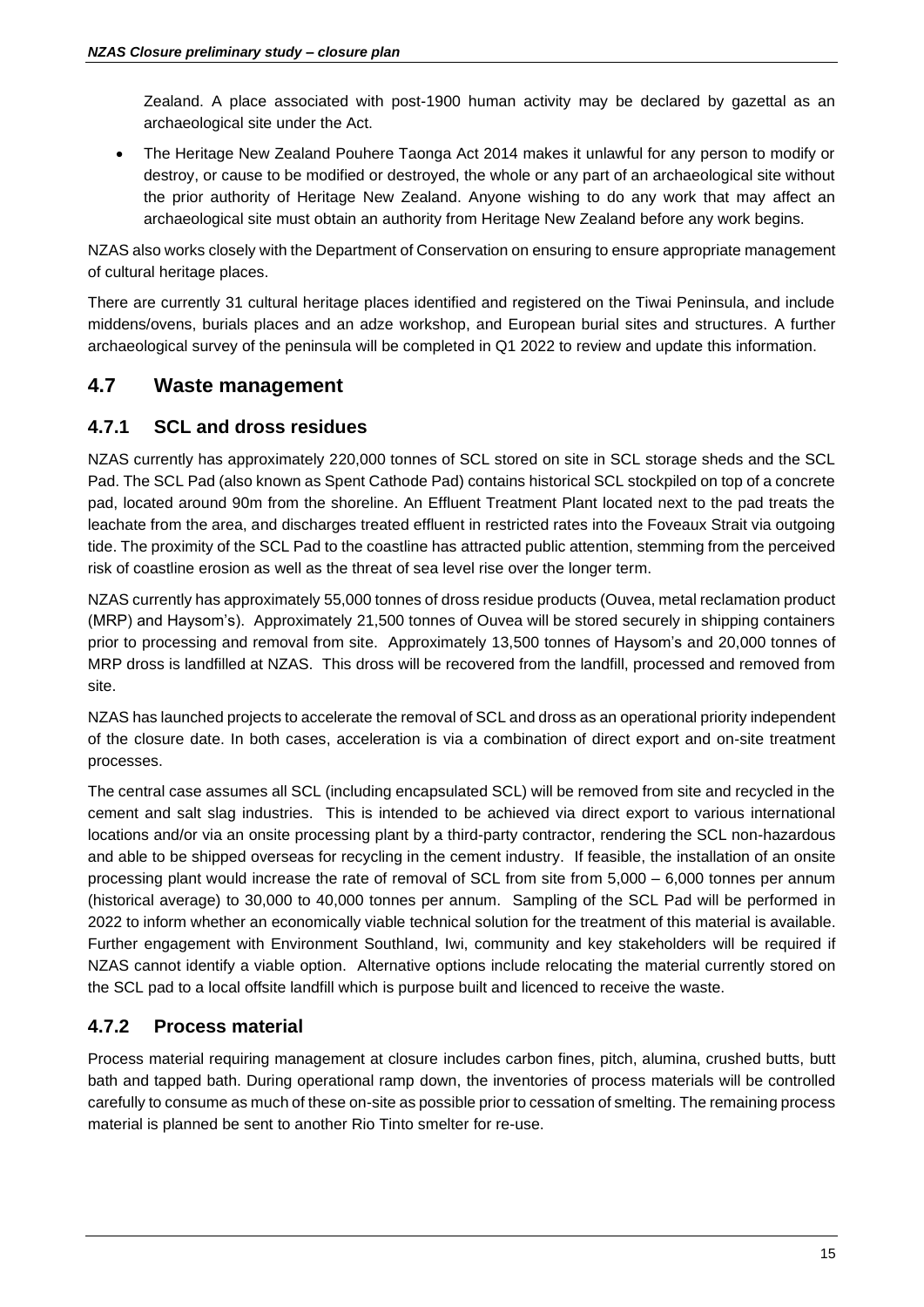#### <span id="page-15-0"></span>**4.7.3 Hazardous waste**

The assumed quantities of hazardous materials at closure and their management are detailed in the Preliminary decontamination plan. Hazardous wastes to be managed at closure include asbestos containing materials, ozone depleting substances, transformer oil, fuel and oils, bulk chemicals, residues (subgrade pits, sediment and sludge) and man-made mineral fibre. At closure, all hazardous materials will be recycled or disposed of in accordance with New Zealand regulations which may include disposal in the new onsite Class A landfill or taken off-site by specialist waste collection contractors.

#### <span id="page-15-1"></span>**4.7.4 Operational landfill strategy**

NZAS is progressing a project to cease waste being deposited at the onsite landfill and plan for the closure of the landfill. NZAS has forwarded a request for proposal to multiple suitably qualified and experienced contractor organisations to manage all new waste arisings and transfer these to appropriate off-site certified and approved landfills and recycling centres.

#### <span id="page-15-2"></span>**4.8 Post-closure management**

Post-closure monitoring and maintenance (PCMM) requirements will be guided by the requirements of future resource consents required for the site as well as closure criteria. Preliminary plans have been developed for environmental aspects and infrastructure. The Environmental PCMM plan details environmental monitoring and management required for the pre-demolition, demolition, Smelter Domain asset retention period, and postdemolition and rehabilitation period. These plans will be refined during the Final Study.

### <span id="page-15-3"></span>**4.9 Alternative Closure Options**

The alternative closure options differ to the Central Case in three main ways:

- 1. the SCL pad could be relocated to a local offsite landfill which is purpose built and licenced to receive the waste;
- 2. the NZAS landfill could be retained in its current location with installation of an engineered cap and engineered erosion control; and/or
- 3. reduced demolition and/or concrete building slabs could be left in situ.

Sampling of the SCL Pad will be performed in 2022 to inform whether an economically viable technical solution for the treatment of this material is available. Further consultation with Environment Southland, Iwi, community and key stakeholders will be required if NZAS cannot identify a viable option. Alternative options include relocating the SCL pad to a local offsite landfill which is purpose built and licenced to receive the waste. Under this option, SCL stored in sheds would continue to be exported for recycling following the existing pathways. The SCL Pad material would be excavated, chemically stabilised, and taken to an off-site landfill within Southland. The SCL Pad Effluent Treatment Plant would remain operational until towards the end of the demolition period (powered by a relocated existing genset and diesel tank during the 3-year demolition period), to continue collecting/ treating contaminated water until the concrete slab and contaminated subsoil is removed. The existing wash-down facility and SCL Pad Effluent Treatment Plant would also be utilised for demolition wash-down and wastewater collection/treatment. Stakeholders will be further engaged as this work progresses prior to decisions being made.

Further work is required to understand the net environmental impact of relocating the landfill versus leaving the landfill in its current location. The outcome of this may be that the NZAS landfill is retained in place with an engineered cap and engineered erosion control. Under this option, the existing Landfill would be shaped, capped, revegetated, and provided with a new freshwater injection and leachate collection/ treatment system as well as rock armour along the south-east boarder for increased erosion protection. As the existing landfill is unlined, demolition and waste and contaminated material cannot be added due to concerns of environmental impact. Therefore, a new on-site landfill, lined and capped, would be required for this material. It would be located in a similar position to the new landfill proposed in the Central Case but would cover a smaller footprint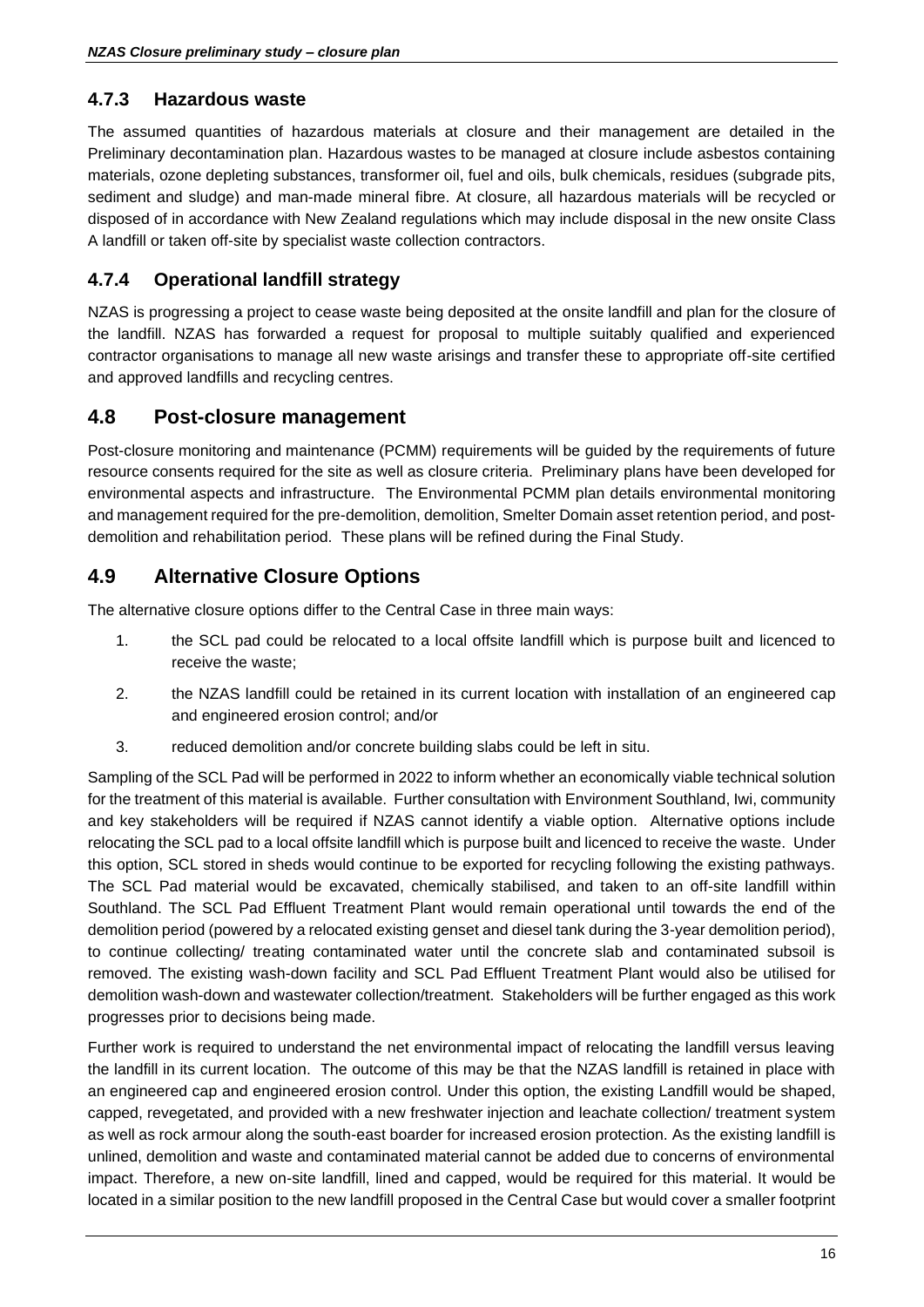due to the smaller volumes of waste required to be encapsulated. Stakeholders will be engaged further prior to decisions being made.

The Tiwai site has unique attributes which make the site attractive for repurposing to another industrial use. Pending the future land use, some buildings and/or slabs, roads, and hardstands may be retained for reuse. Stakeholders will be engaged further prior to decisions being made.

## <span id="page-16-0"></span>**5 Human resources**

NZAS currently employs approximately 1,000 direct NZAS employees and on-site contractors. Workforce numbers are expected to reduce following cessation of operations with a small number being retained to support post-decommissioning closure execution activities.

Supporting employees' transition is critical to closure and leaving a positive legacy. The My Future Plan (MFP) program which has been successful at other closing Rio Tinto sites, would also be applied at NZAS. The program is designed to support employees with preparations for transitioning to their desired future after operations cease. The program provides employees the opportunity to develop personal plans for achieving their goal of:

- transitioning to future employment with another employer;
- seeking redeployment for future employment at another Rio Tinto operation or location;
- establishing their own business; or
- transitioning to retirement.

NZAS aims to equip employees with the knowledge and skills to successfully transition from their current employment to their desired future outcome. This would be supported through training, re-training and/or upskilling, traditional outplacement services, brokering and support to connect with future employment opportunities and connection with subject matter experts to provide tailored advice for commencing small businesses or retirement planning.

## <span id="page-16-1"></span>**6 Costs**

Rio Tinto engaged GHD Pty Ltd to prepare a closure cost estimate as part of the preliminary closure study. The NZAS rehabilitation and closure provision will be updated and included in the New Zealand Aluminium Smelters Limited Annual Financial Report for the year ended 31 December 2021 in May 2022.

# <span id="page-16-2"></span>**7 Closure Readiness**

Regardless of the closure date, Rio Tinto and NZAS are committed to remediating the site and expediting the removal and processing of waste and will continue to progress this work while the site is operating. This includes the following activities:

- ongoing engagement with stakeholders,
- identifying and addressing possible sources of contamination,
- removal and recycling of SCL.
- removal and recycling of dross (Ouvea, Haysom's and MRP),
- removal and recycling of other smelting by-products,
- progressive remediation of contaminated areas, and
- closure of the onsite landfill.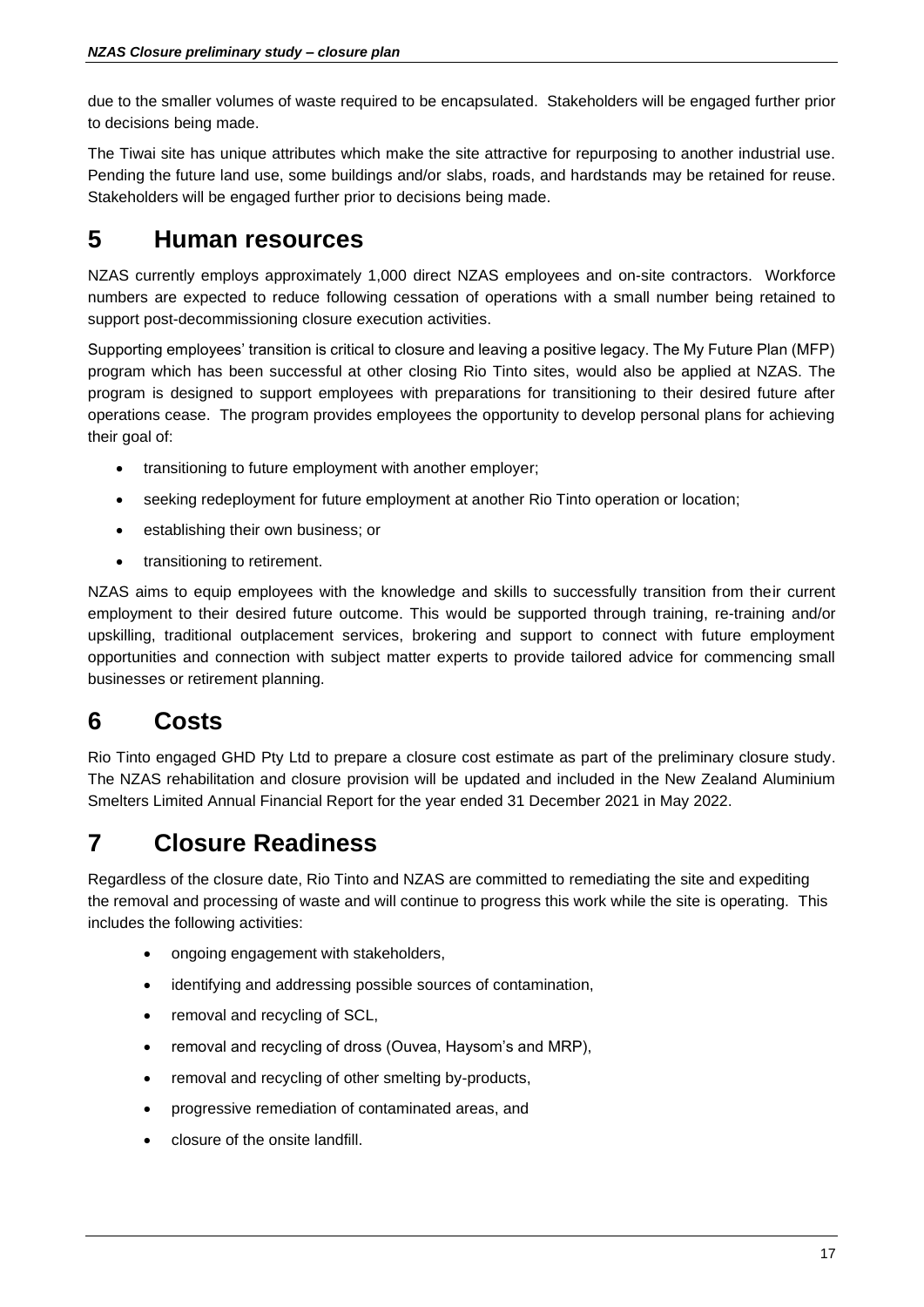## <span id="page-17-0"></span>**8 Final study execution plan**

The study scope will include the following activities:

- 1. Re-confirm that the central case defined by the 2021 Preliminary Study is the appropriate strategy going forward prior to the commencement of the Final Study
- 2. Complete study activities to Feasibility level, in order to:
	- a) Develop the selected option for closure execution including demonstration of regulatory approval and stakeholder acceptance
	- b) Demonstrate ability to comply with all legal and constructive obligations
	- c) Define the final closure option consistent with NZAS' closure objectives
- 3. Prepare a Feasibility Level detailed engineering and design for closure execution
- 4. Define closure readiness, asset transition and post-closure management plans
- 5. Conduct governance and assurance activities as required

The Final Study is proposed to commence in January 2023 and be complete by September 2024, based on the current closure date of December 2024.